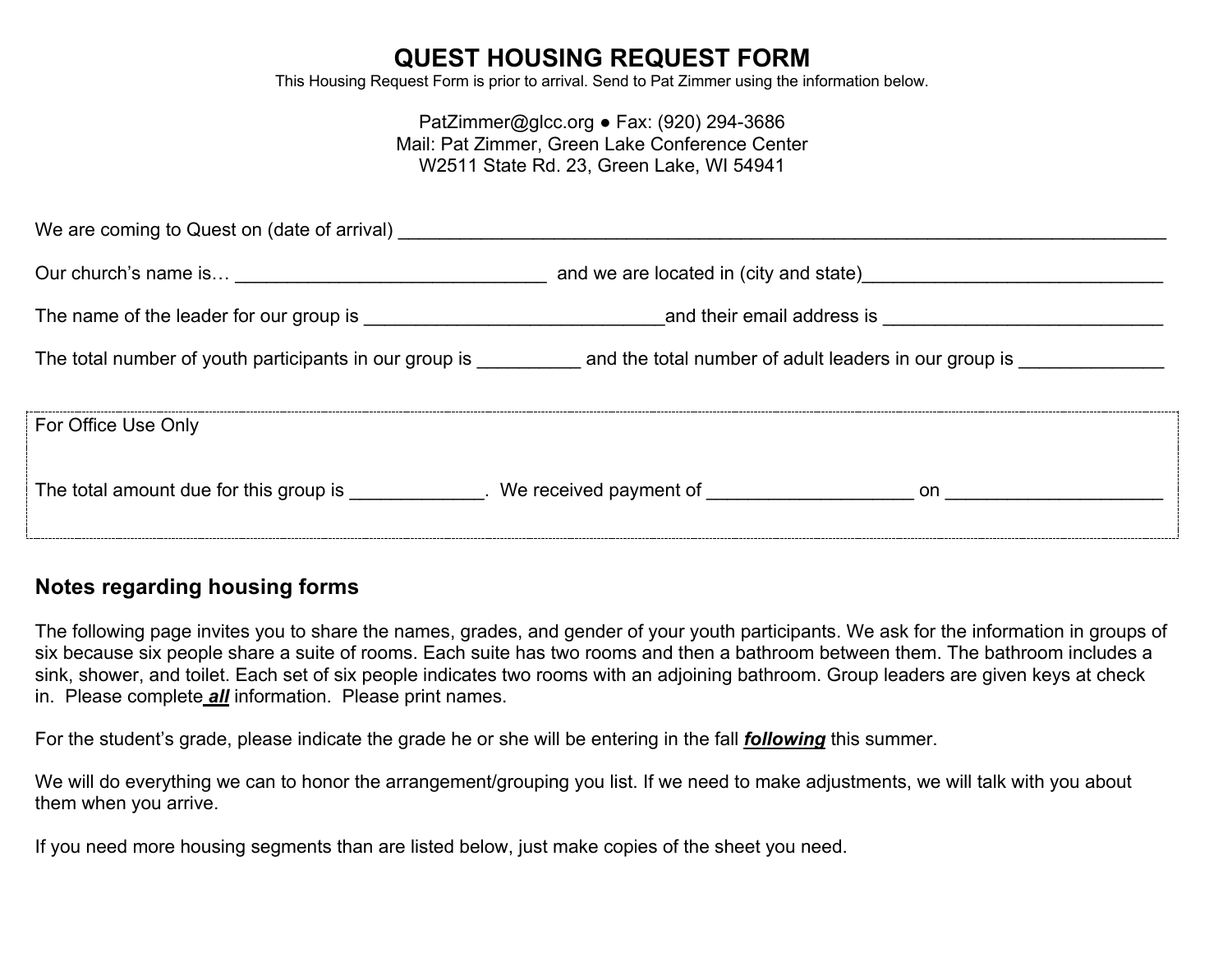## **Female Youth and/or Adults**

| <b>Name</b>     | Age Grade |
|-----------------|-----------|
|                 |           |
| 2.              |           |
| 3.              |           |
| <b>Bathroom</b> |           |
|                 |           |
| 2.              |           |
| 3.              |           |

| <b>Name</b> | Age | Grade |
|-------------|-----|-------|
|             |     |       |
| 2.          |     |       |
| 3.          |     |       |
| Bathroom    |     |       |
|             |     |       |
| 2.          |     |       |
| 3.          |     |       |

| <b>Name</b> | Age Grade |
|-------------|-----------|
|             |           |
| 2.          |           |
| 3.          |           |
| Bathroom    |           |
|             |           |
| 2.          |           |
| 3.          |           |

| <b>Name</b> | Age | Grade |
|-------------|-----|-------|
| 1           |     |       |
| 2.          |     |       |
| 3.          |     |       |
| Bathroom    |     |       |
| ◀           |     |       |
| 2.          |     |       |
| 3.          |     |       |